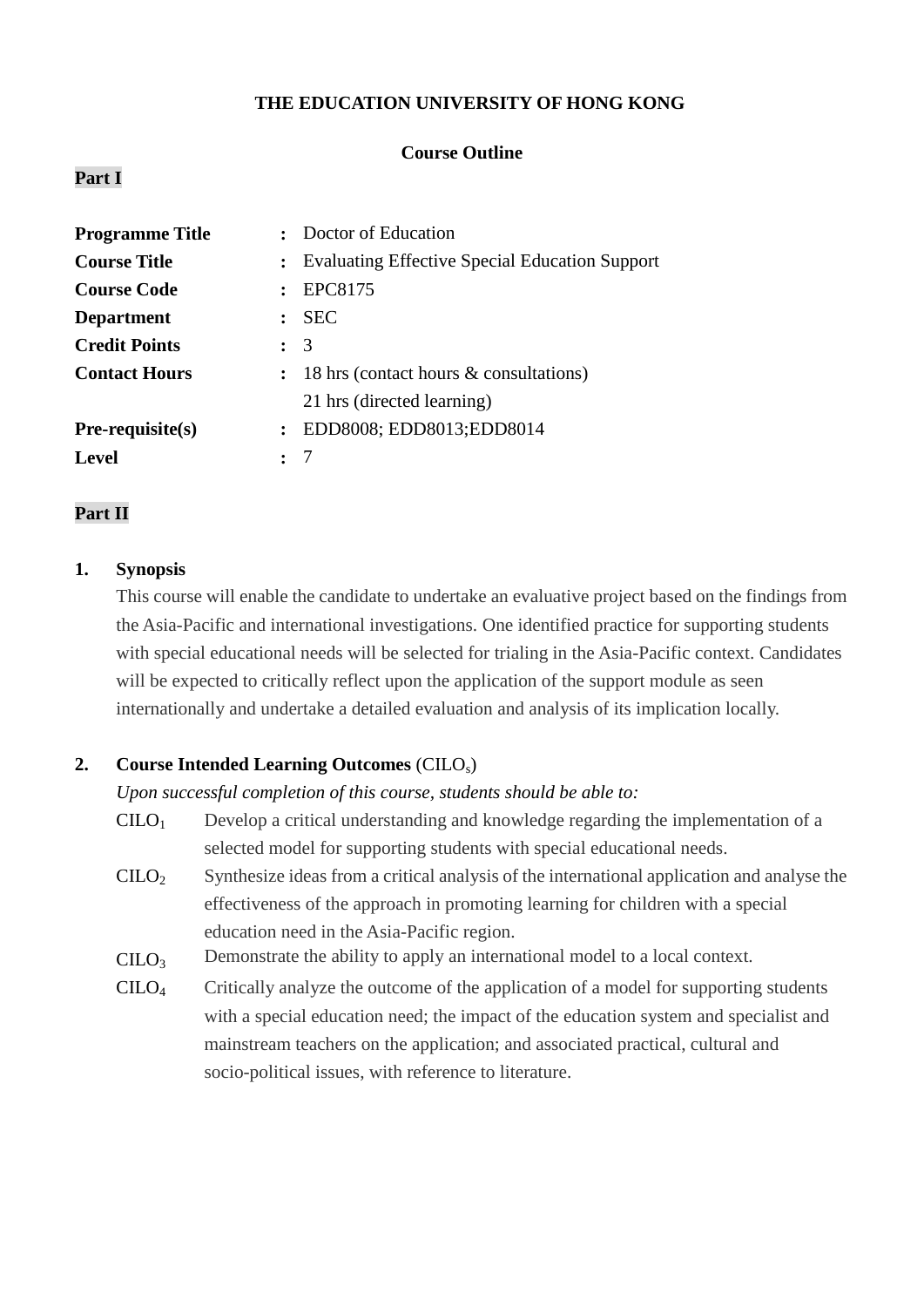# **3. Content, CILOs and Teaching & Learning Activities**

| <b>Course Content</b>                                                                                            | <b>CILOs</b>         | <b>Suggested</b>  |
|------------------------------------------------------------------------------------------------------------------|----------------------|-------------------|
|                                                                                                                  |                      | Teaching &        |
|                                                                                                                  |                      | <b>Learning</b>   |
|                                                                                                                  |                      | <b>Activities</b> |
| Identifying an issue, selecting a model of support and                                                           | $C ILO_{1, 2, 3, 4}$ | Mini-lecture,     |
| adapting it for a local context.                                                                                 |                      | discussion,       |
|                                                                                                                  |                      | presentation      |
| Designing the research method and undertaking an                                                                 | $CHO_{1,2,4}$        | Mini-lecture,     |
| evaluation of the model of support related to the special<br>education context.                                  |                      | discussion,       |
|                                                                                                                  |                      | presentation      |
| Writing a concise critical analysis of the research literature                                                   | C <sub>1,2</sub>     | Mini-lecture,     |
| in the area.                                                                                                     |                      | discussion,       |
|                                                                                                                  |                      | presentation      |
| Reporting the research design and procedure, method and                                                          | $CHLO_{2,4}$         | Mini-lecture,     |
| data analysis together with a discussion of the results and a<br>rationalization for modifications to the model. |                      | discussion,       |
|                                                                                                                  |                      | presentation      |

# **4. Assessment**

|     | <b>Assessment Tasks</b>                                   | Weighting $(\% )$ | <b>CILO</b>     |
|-----|-----------------------------------------------------------|-------------------|-----------------|
| (a) | Report on a project to trial and evaluate a selected      | 100%              | $CLO_{1,2,3,4}$ |
|     | model for supporting students with special educational    |                   |                 |
|     | needs within the Asia-Pacific context. Critically review  |                   |                 |
|     | its implementation as a means for supporting students     |                   |                 |
|     | in the selected area of special education compared to     |                   |                 |
|     | its international application. Prepare a paper suitable   |                   |                 |
|     | for publication in a refereed journal. The specific topic |                   |                 |
|     | of the project will be decided in consultation with the   |                   |                 |
|     | Project Supervisor to ensure that it is both relevant to  |                   |                 |
|     | the module and the candidate's interests.                 |                   |                 |
|     | summative 3000-4000 words)                                |                   |                 |

# **5. Required Text(s)**

Nil

# **6. Recommended Readings**

Craig, D. V. (2009). *Action research essentials*. San Francisco, Calif: Jossey-Bass

Ekins, A., & Grimes, P. (2009). *Inclusion: Developing an effective whole school approach*. Maidenhead, England: McGraw Hill Open University Press.

Friend, M., & Bursuck, W. D. (2006). *Including students with special needs: A practical guide for*